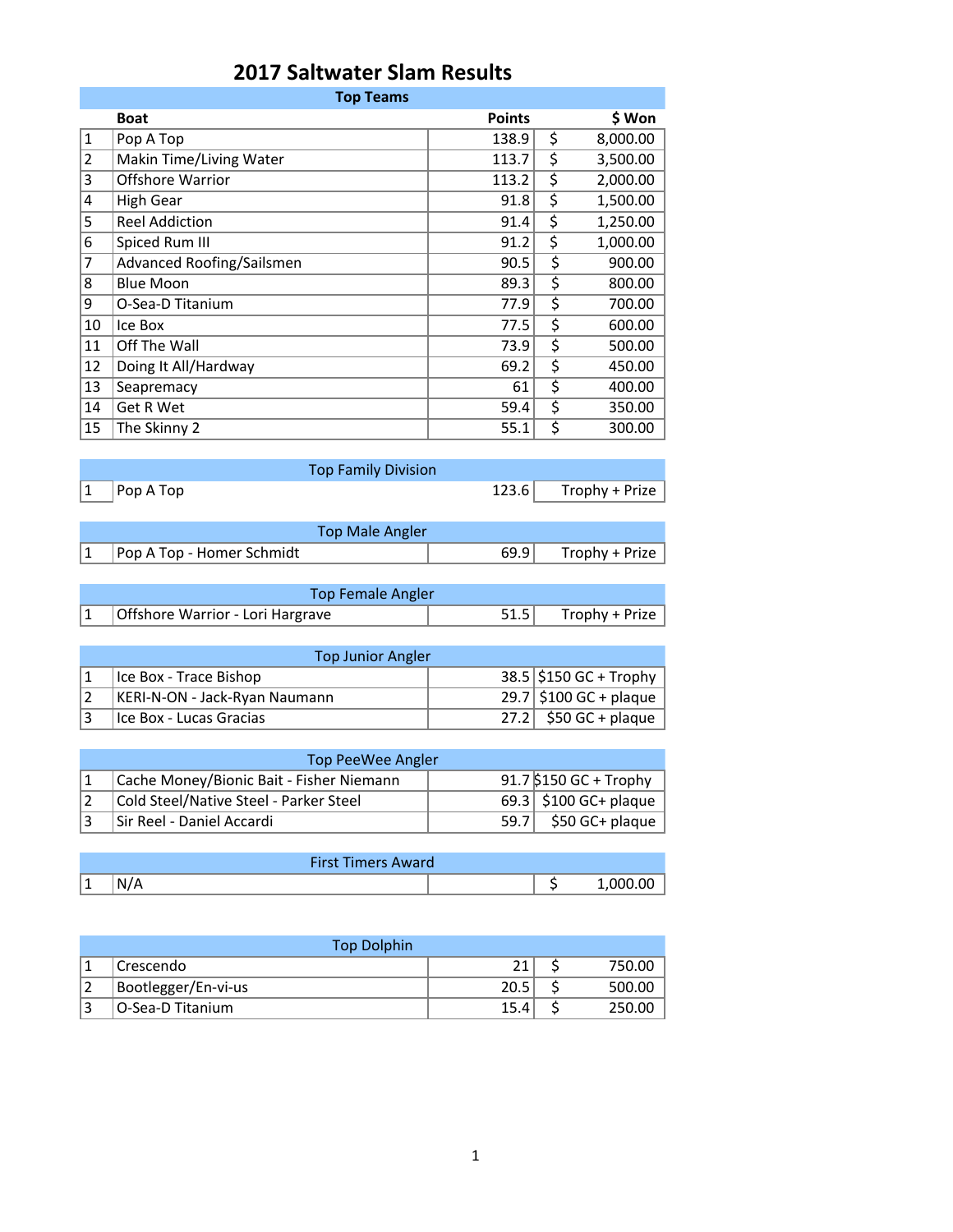## **2017 Saltwater Slam Results**

|        | Top Wahoo |  |        |  |  |
|--------|-----------|--|--------|--|--|
|        | N/A       |  | 750.00 |  |  |
| ∽<br>∠ |           |  | 500.00 |  |  |
| 3      |           |  | 250.00 |  |  |

| Top King                  |      |        |
|---------------------------|------|--------|
| Offshore Warrior          | 41.5 | 750.00 |
| <b>Strictly Fishing</b>   | 38.7 | 500.00 |
| Advanced Roofing/Sailsmen | 37.  | 250.00 |

|              | Top Tuna     |      |        |
|--------------|--------------|------|--------|
|              | Get R Wet    | 29.4 | 750.00 |
|              | Double Down  | 25.2 | 500.00 |
| $\mathbf{D}$ | Tito's Vodka | 22.8 | 250.00 |

|              | <b>Top Cobia</b> |      |        |
|--------------|------------------|------|--------|
|              | Wild Kat         | 41.5 | 750.00 |
|              | High Gear        | 32.6 | 500.00 |
| $\mathbf{D}$ | Pop A Top        | 27.1 | 250.00 |

|   | <b>Big Mack</b>  |      |          |
|---|------------------|------|----------|
| ᆠ | Offshore Warrior | — ⊥… | 2.000.00 |

|   | <b>Top Captain</b> |       |            |
|---|--------------------|-------|------------|
| 1 | Skip Dana          | 138.9 | Cap Morgan |

| Show Me the Mahi |            |      |  |     |
|------------------|------------|------|--|-----|
| ا ما             | Pop A Top  | 28.4 |  | 00. |
| $\sim$           | 'Crescendo |      |  | .00 |

|                | <b>Top Small Boat</b> |      |  |          |  |
|----------------|-----------------------|------|--|----------|--|
|                | The Skinny 2          | 55.1 |  | 1,500.00 |  |
|                | The Program           | 53.4 |  | 750.00   |  |
| $\overline{a}$ | Distracted            | 51.6 |  | 250.00   |  |

|                | <b>Non-Pro Division</b> |      |  |          |  |
|----------------|-------------------------|------|--|----------|--|
|                | Ice Box                 | 77.5 |  | 2,000.00 |  |
| $\overline{2}$ | The Skinny 2            | 55.1 |  | 1,500.00 |  |
| 3              | Distracted              | 51.6 |  | 750.00   |  |
| 14             | Meat Wagon              | 47.9 |  | 500.00   |  |
| 15             | Liquid Assets           | 43.3 |  | 250.00   |  |

| Bluewater Bonanza - Total Aggregate Weight |                         |       |  |          |
|--------------------------------------------|-------------------------|-------|--|----------|
|                                            | Pop A Top               | 138.9 |  | 3,420.00 |
|                                            | Makin Time/Living Water | 113.7 |  | 2,052.00 |
|                                            | <b>High Gear</b>        | 91.8  |  | 1,368.00 |